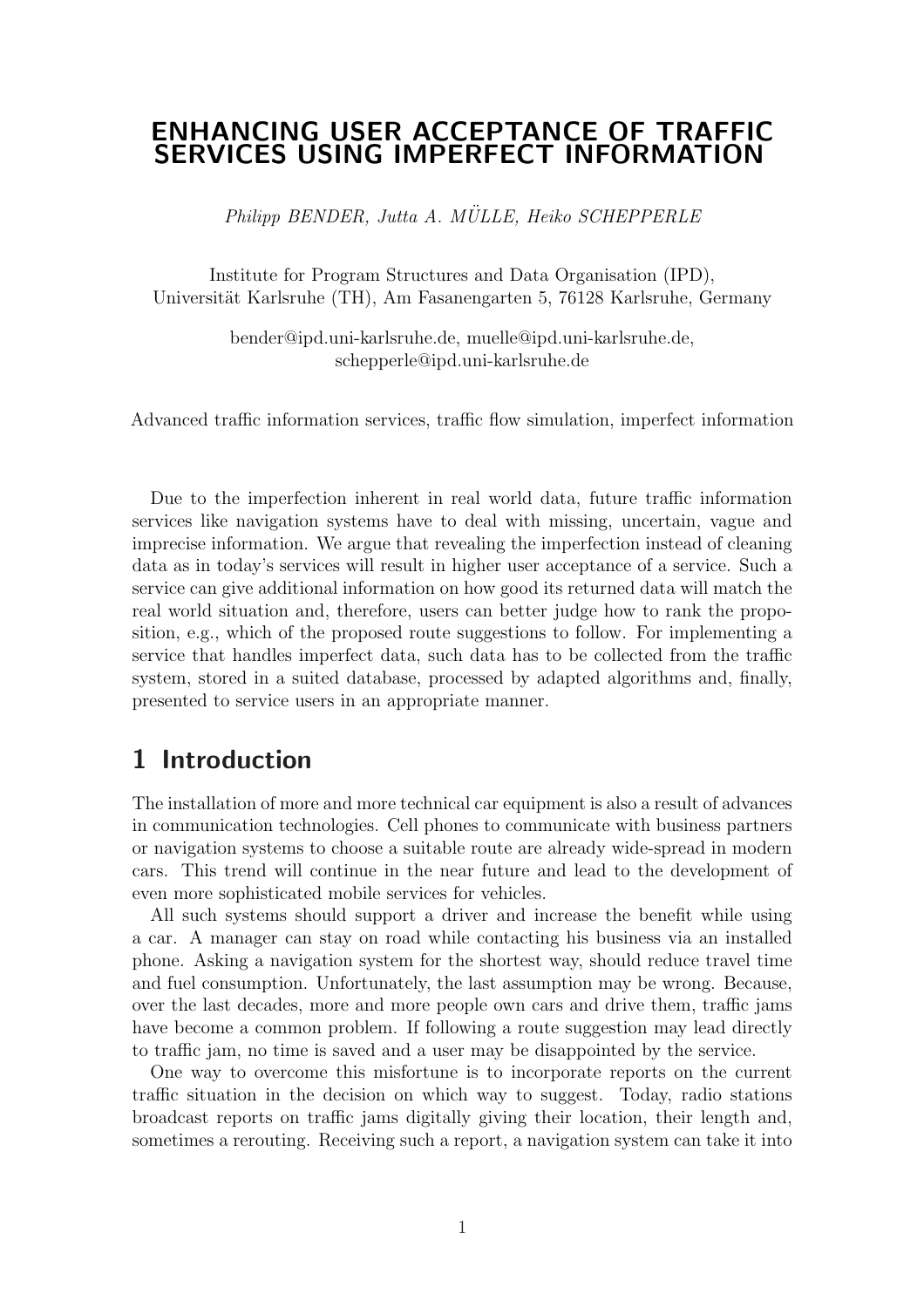consideration and uses it in its calculation, leading the driver around the congestion. But in many cases, the reports become obsolete or only to some part true by the time they are broadcasted, because the traffic situation has changed in the meantime. Additionally, the assumption, that the given data represents exactly the current situation, may be wrong, too. The position of a traffic jam is not fixed to the given location, but near to the given location. Also, it has not the length of exactly the given number of kilometers, but its length is around this value. Therefore, a service has to deal with imperfect data. First, it does not know if the data is correct and, second, it does not receive exact, but vague values. One way to deal with imperfect data is to pass the decision, which route to choose, to the user and present him/her a list of different alternatives, e.g., giving probability values as additional decision support. One alternative could be route one, but there may be a traffic jam with a probability rate of 80%. Route two may be a few kilometers longer, but shows a lower traffic jam probability.

Today's traffic services cannot deal with imperfect data and, therefore, return results that do not always support sufficiently user interests. Our thesis is, that making the imperfection explicit in the result data and giving users the opportunity to interpret and select a suitable suggestion on their own will increase user acceptance of a service, because a service does not anymore return "wrong" suggestions from a customer's point of view. Moreover, we are not only regarding the services in the vehicles, but also services in the pre-trip usage, and traffic services for traffic managers and traffic scientists, and, imperfection in the user interfaces of the services require managing imperfect data and computing imperfect data within the service realization.

New modern services are mainly driven by improvements in the IT area, but may have an important impact on the whole traffics and therefore also on the economical aspects of the more and more growing volume of traffic. So, it is necessary to push the acceptance of such services, having adequate business models, but also adequate user interfaces and high quality and reliability of the service. Supporting imperfect data on various levels of services will improve the user interfaces and the quality and reliability of services as we will show in this paper. There exist a lot of interesting approaches for new services, though in the most cases without considering imperfect data.

E.g., the CoPark project in Munique [SB02, SU02, coP] introduces services for flexible parking support in a densely populated environment. Big automotive manufacturer are working on sophisticated on-board units for vehicles which take into account sensor data from the vehicle its[elf and](#page-12-0)[/or pr](#page-13-0)[ovide](#page-11-0) better services for the drivers like automatic emergency calls in the case of an accident or a breakdown ([BMB02]). Other approaches are using sensor data and floating car data (FCD) resulting, e.g., in better routing services, that are based on FCDs collected by taxis in Berlin and Vienna ([DLR03]), or in services, that allow a better interpretation of t[he traffic](#page-11-0) situation by intelligent evaluation of sensor data in specific critical areas ([Way02]).

The paper is organi[zed as fo](#page-11-0)llows. In the next chapter traffic services are introduced in more detail: who will use traffic services, what are the components of the traffic services and how will they be presented to the users. We give an overview a[bout va](#page-13-0)rious approaches to catch the impact of imperfection on the levels of the service architecture. Then, in order to validate these new services a simulation ar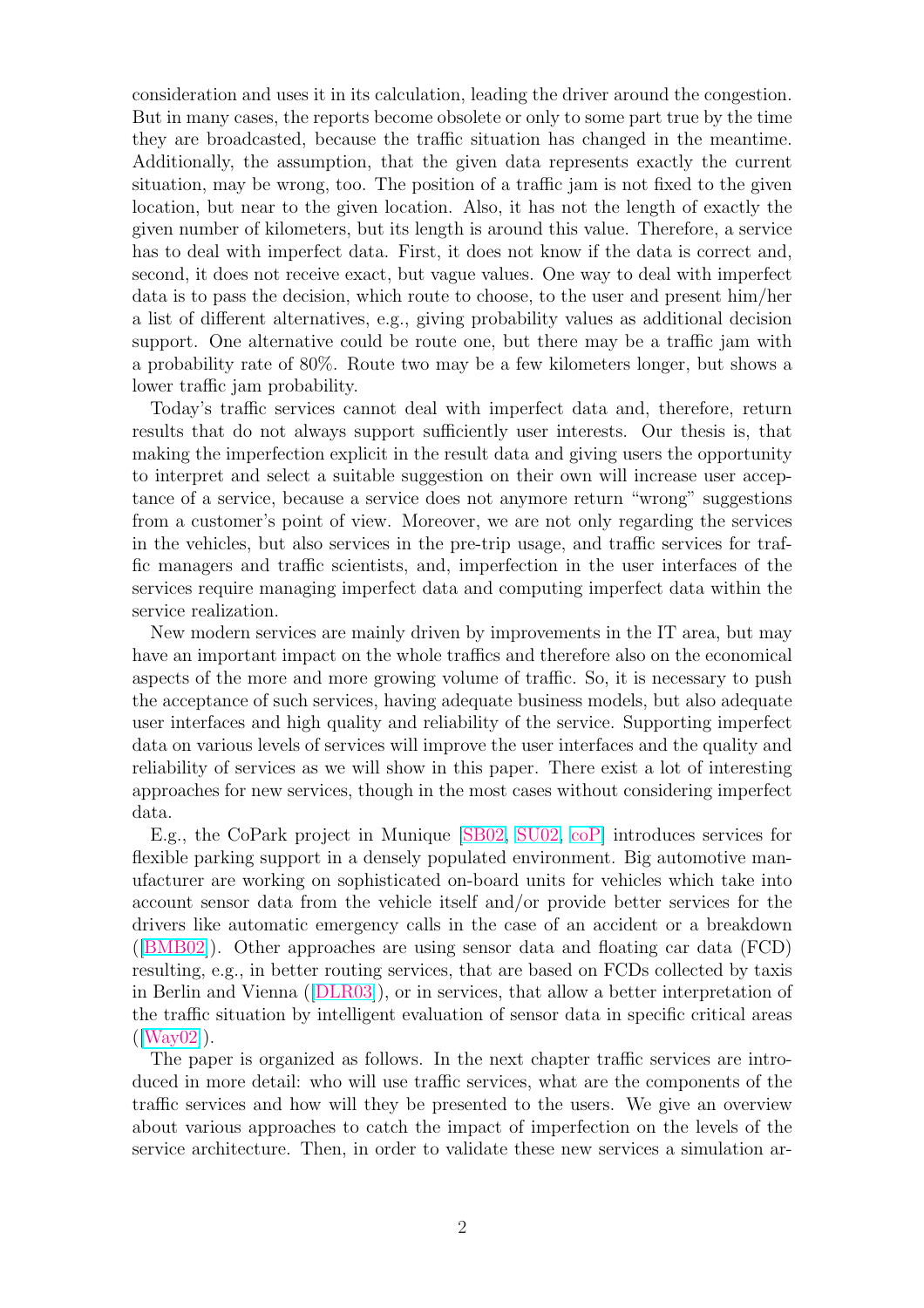chitecture is presented which will allow to simulate the impact of the services on the traffic and on the user acceptance. Finally, we give an conclusion of the paper and an outlook to future work.

# 2 Services

Building services, which have to deal with imperfect information, captures several challenges. On one hand, services differ according to the target group, which will use it. On the other hand, imperfection must be supported at all layers of the service architecture. At the user interface it means how to represent the imperfect information to users, in the processing layer algorithms have to handle with imperfect information, and the data layer requires collecting and storing imperfect information. In the following, we give an overview about the target groups of traffic services and then introduce a variety of approaches how to deal with imperfection in each of the layers of a service architecture. We analyzed and developed these approaches in the OVID project [Uni02a, GLGR05].

### 2.1 Target groups of traffic services

Services are usuall[y design](#page-13-0)[ed for a c](#page-11-0)ertain target group. In a traffic environment we distinguish between four different target groups [For05]: pre-trip user, on-trip user, traffic manager, traffic scientist. If a person plans a trip it uses services before the trip. This use is called pre-trip and the user pre-trip user. After that the person starts the trip and uses other services during [the ri](#page-11-0)de. This means an ontrip use of services and the person is called on-trip user. There are already several traffic management centers which organize traffic in densely populated regions by observing the current traffic and by operating variable traffic signs and sending warning messages. These *traffic managers* also use traffic services. If new roads are to be built or existing roads are to be modified, experts carry out long-term observations in order to determine the necessary properties of a new road or the necessary modifications. These *traffic scientists* are also users of a different kind of traffic services.

These four target groups differ in the kind of information they need and in the kind of presentation they are able to grasp. Unlike traffic managers and traffic scientists pre-trip and on-trip users are no experts in traffic aspects and therefore cannot be provided with data full of technical details. They need to be informed in a clear and compact way. Because an on-trip user has to concentrate on the traffic, he or she should be able to understand the presented messages or graphics within a few seconds. Traffic managers and traffic scientists are able to understand and use data with technical details. They have enough time to analyze this data using data analyzing tools.

### 2.2 Representation to the user

Not only because we have different target groups but also because bad user interfaces can make a service useless it is important which user interface we present to a certain target groups. The user interface needs to inform the user about the current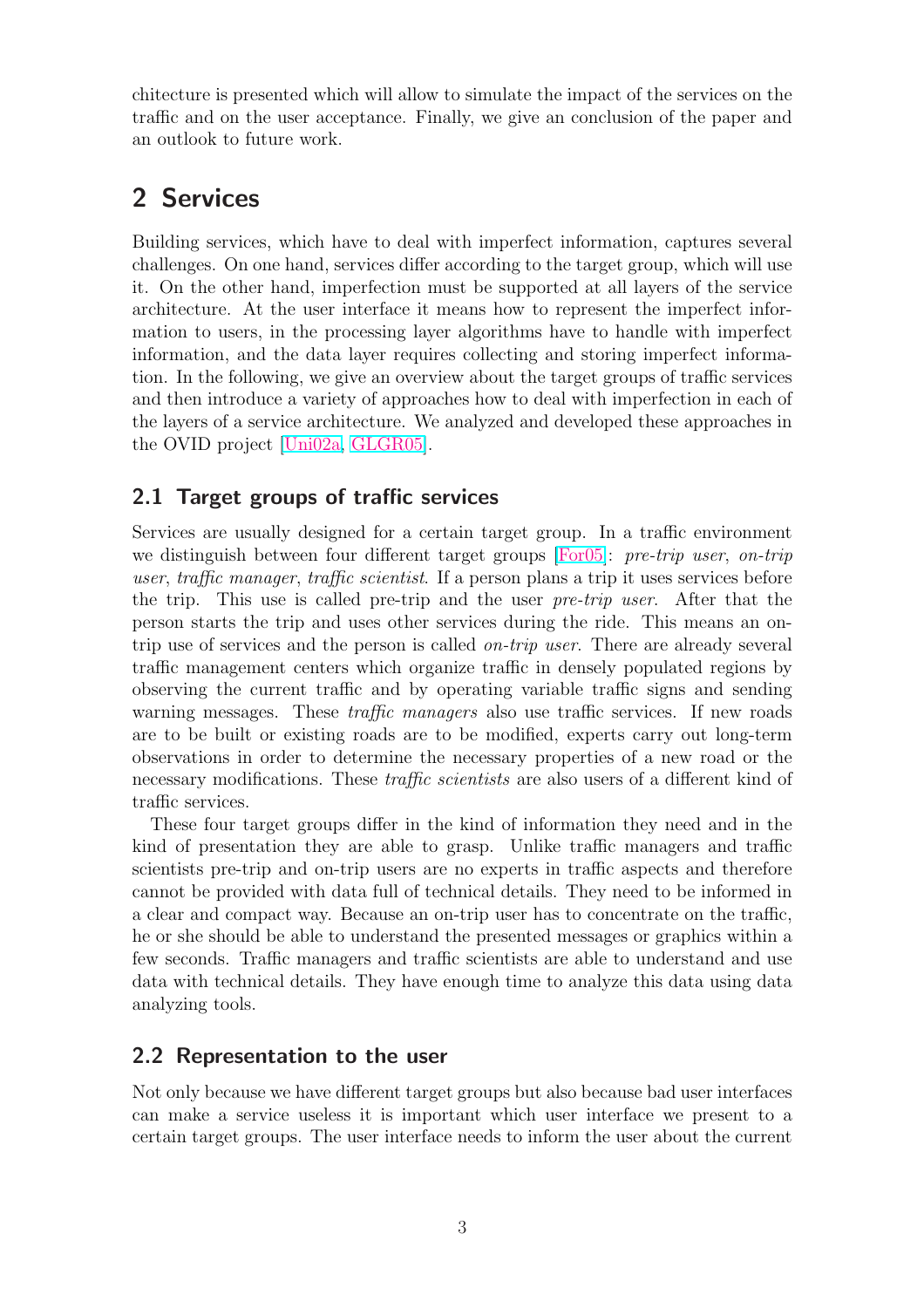traffic and about the recommendations of the service. Because this information can include imperfect information the user interface has to be able to present also the imperfection of information.

#### 2.2.1 Using natural language to express imperfect information

As we know from public or private radio stations a traffic report can contain different properties of a traffic jam. We are informed about the kind of the traffic condition (free, dense traffic, traffic jam), the approximate road or highway section where the traffic jam occurs, the expected length of the traffic jam, the time we are expected to loose because of the traffic jam, the reason of the traffic jam and perhaps the expected duration of the traffic jam. All the information mentioned are in some kind imperfect: We do neither know the exact place where the traffic jam occurs nor do we know exactly when a traffic jam begins or ends, nor the exact loss of time.

Therefore a radio station has to select the important traffic reports – in fact a processing of imperfect information (refer to section 2.3) – out of a set of imperfect traffic reports and to present them to the listeners. The acceptance of this traffic report service depends predominantly of the truth of the report. A good traffic service finds the correct trade-off between too exa[ct r](#page-5-0)eports which are therefore incorrect and too vague reports which are always correct but useless. A report which specifies the length of a traffic jam as 2.387km seems too exact and is most probably not true and a report which specifies the length of a traffic jam as somewhere between 0 and 25 kilometers is probably always true but not useful. One method, we already use in spoken language, is fuzzy theory [Zim92], where we describe vague aspects using linguistic variables like the kind of the traffic condition. Such a linguistic variable has got several fuzzy terms like *free, dense traffic* or *traffic jam*. We describe a linguistic variable either by using one [of the](#page-13-0) fuzzy terms (see also Figure 1) or by specifying the grade of memberships of a traffic report to all fuzzy terms of a linguistic variable. In the latter case we think of fuzzy terms as fuzzy sets.

#### 2.2.2 Visualization of imperfect information

We can present information to a user not only using natural language but also using graphical representation. We are used to a variety of different visualization methods. Many of these methods can be modified to represent also imperfect information. The following examples are collected and proposed by [For05].

In Figure 1 the traffic condition of a road is visualized including uncertain information using different colors in a map. In Figure 1 the traffic condition is displayed in a road map. For each direction of a road the [road se](#page-11-0)ction is colored according to its traffi[c c](#page-4-0)ondition. Because the traffic condition is uncertain we have to express the uncertainty of the traffic condition, too. [In](#page-4-0) Figure 1 left the uncertainty is modeled adjacent to the colored road sections. The uncertainty reaches from very dark which means very certain to very bright which means very uncertain. The uncertainty can also be represented in a separated map as p[ro](#page-4-0)posed by [MHvW<sup>+</sup>93] (see Figure 1 middle). Figure 1 right includes vague information. The transition between different traffic conditions is modeled using color transitions.

Another possibility is to use a mosaic plot in general used for statisti[cal purposes,](#page-12-0) e.g., in [Yo[u\].](#page-4-0) In [For05] the m[os](#page-4-0)aic plot is used to represent the normalized grade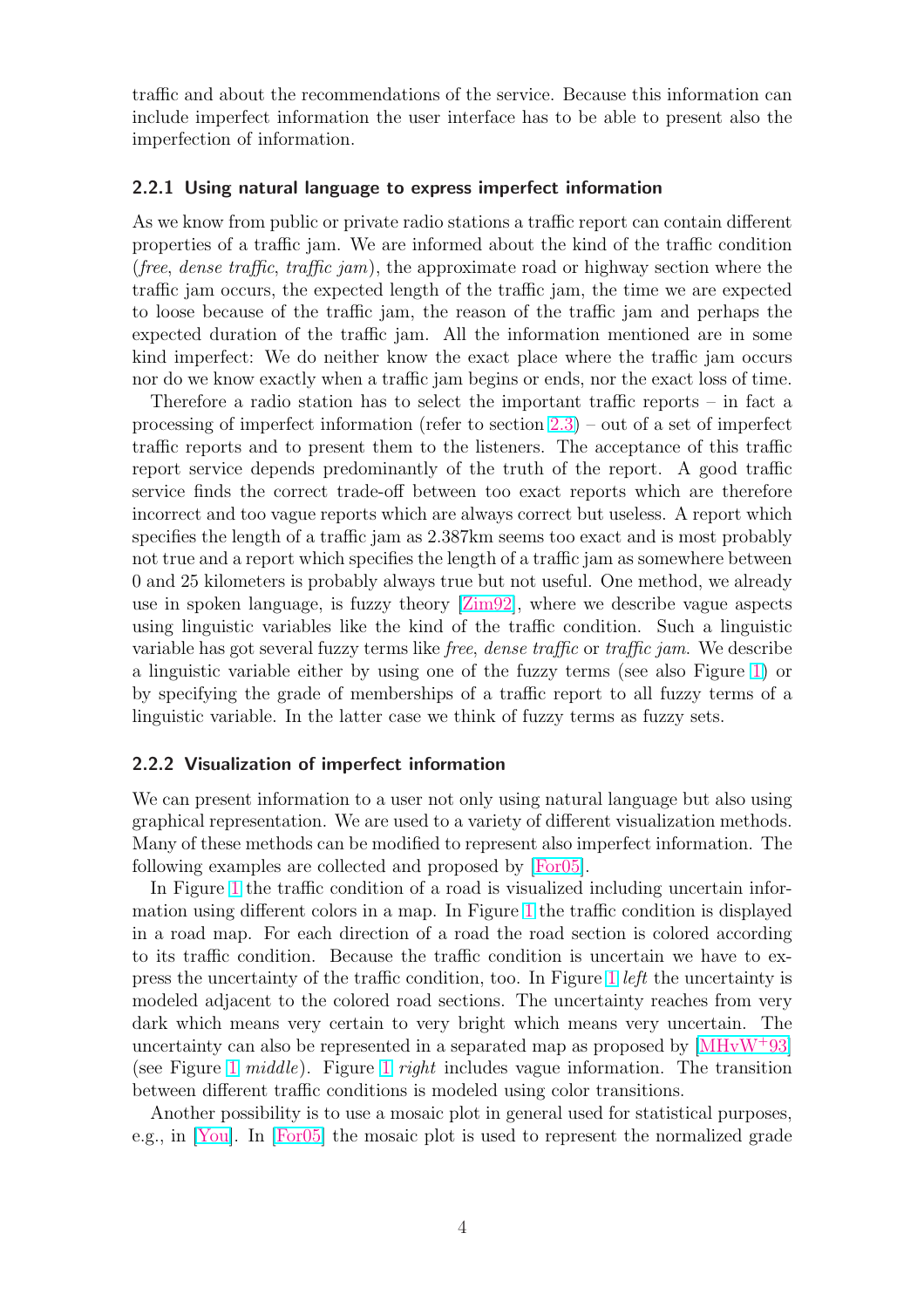<span id="page-4-0"></span>

Figure 1: Visualisation of traffic condition with imperfection [For05]

of membership to different terms of a linguistic variable. The name and the thickness of the bar can provide additional information. Figure 2 display[s the g](#page-11-0)rade of memberships to traffic condition terms of different road sections. The thickness of a bar is proportional to the length of the road section. The dotted part determines the impreciseness of the attribute represented by the thickness of the bar.



Figure 2: Application of mosaic plot to visualize linguistic variables [For05]

The last example extends the table lens technique [PR04, Inx]. In Figure 3 (left part) the precipitation of several road sections is described. The length [of the](#page-11-0) bar represents the amount of precipitation. The darkness stands for the uncertainty of this weather report. In Figure 3 (middle part) vagu[eness of a t](#page-12-0)raffic condi[tio](#page-5-0)n is described by using fuzzy terms. The normalized grade of membership to the terms free, dense traffic and traffic jam is shown using different colors. Both uncertainty and impreciseness are used to r[epr](#page-5-0)esent average speed in Figure 3 (right part). The length of the bar represents the speed, the darkness of the bar the uncertainty and the dotted part of the describes the expected speed interval stated in the report.

While the use of colors in a map (Figure 1) is appropriate to a[ll](#page-5-0) mentioned target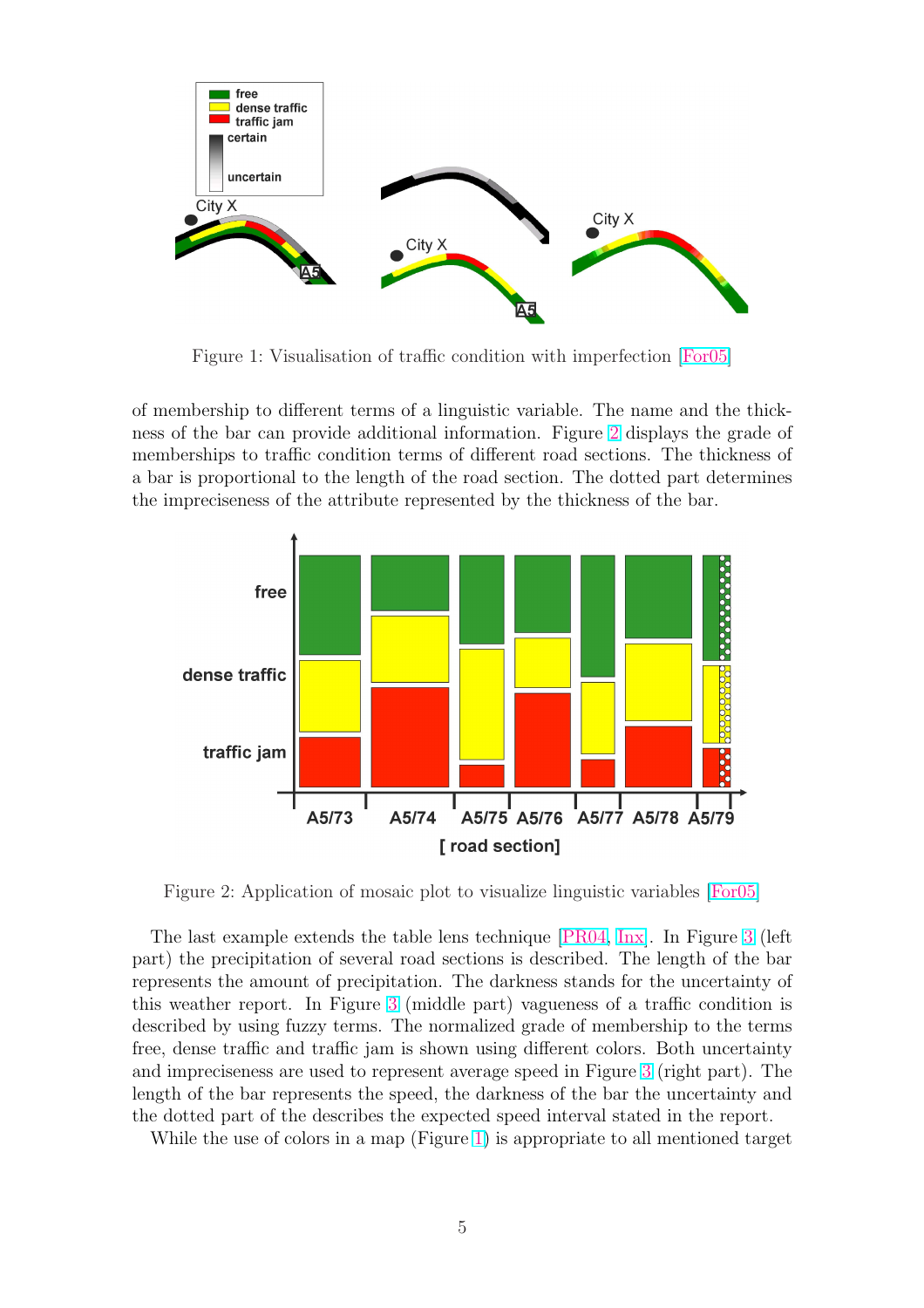<span id="page-5-0"></span>

Figure 3: Representation of imperfect information by using table lens technique [For05]

groups, the mosaic plot (Figure 2) and the table lens technique (Figure 3) are only useful for the pre-trip user, the traffic manager, and the traffic scientist.

In order to build good services which can deal with imperfect information we need a good representation of th[e](#page-4-0) imperfect information adopted to the needs of the target group.

#### 2.3 Processing

Sensor data are basic data sources in the traffic area, that are input directly or indirectly to services. Some aspects of traffic sensor data are introduced. A service usually consists of several components which are linked together. These components are responsible for the processing of all kinds of information. In the following we show how to adopt a meta model which allows the components to exchange meta data about the imperfection contained in their data. After that we discuss the application of these concepts to components used for traffic forecast.

#### 2.3.1 Sensor Data Networks

Sensor data are an important source of traffic data. Because sensors are widely distributed and handle with basic data, sensor networks help to summarize and aggregate sensor data and get a more sophisticated basis for further processing.

In [Chr04] several technologies managing sensor networks, and querying and aggregating sensor data are analyzed on how to support sensor networks in the traffic area, and how to integrate the handling of sensor data and sensor networks in the OVI[D simula](#page-11-0)tion platform.

There also exist approaches to handle imperfect sensor data, which is essential, because imperfection is inherent to this type of data, e.g., because of measuring errors or distortion of single sensors or communication failures. Gaussian Abstract Data Types GADT ([FGB02] provides an object relational data type for values obeying a continuous probability function with Gaussian probability. It is shown that Gaussian probability enables an efficient processing of a more precise representation of sensor data as [without r](#page-11-0)epresenting the imprecision at all.

In [CP03] another probability model is introduced based on intervals. It allows to model insecure sensor data with three types, point-exact data, insecure data within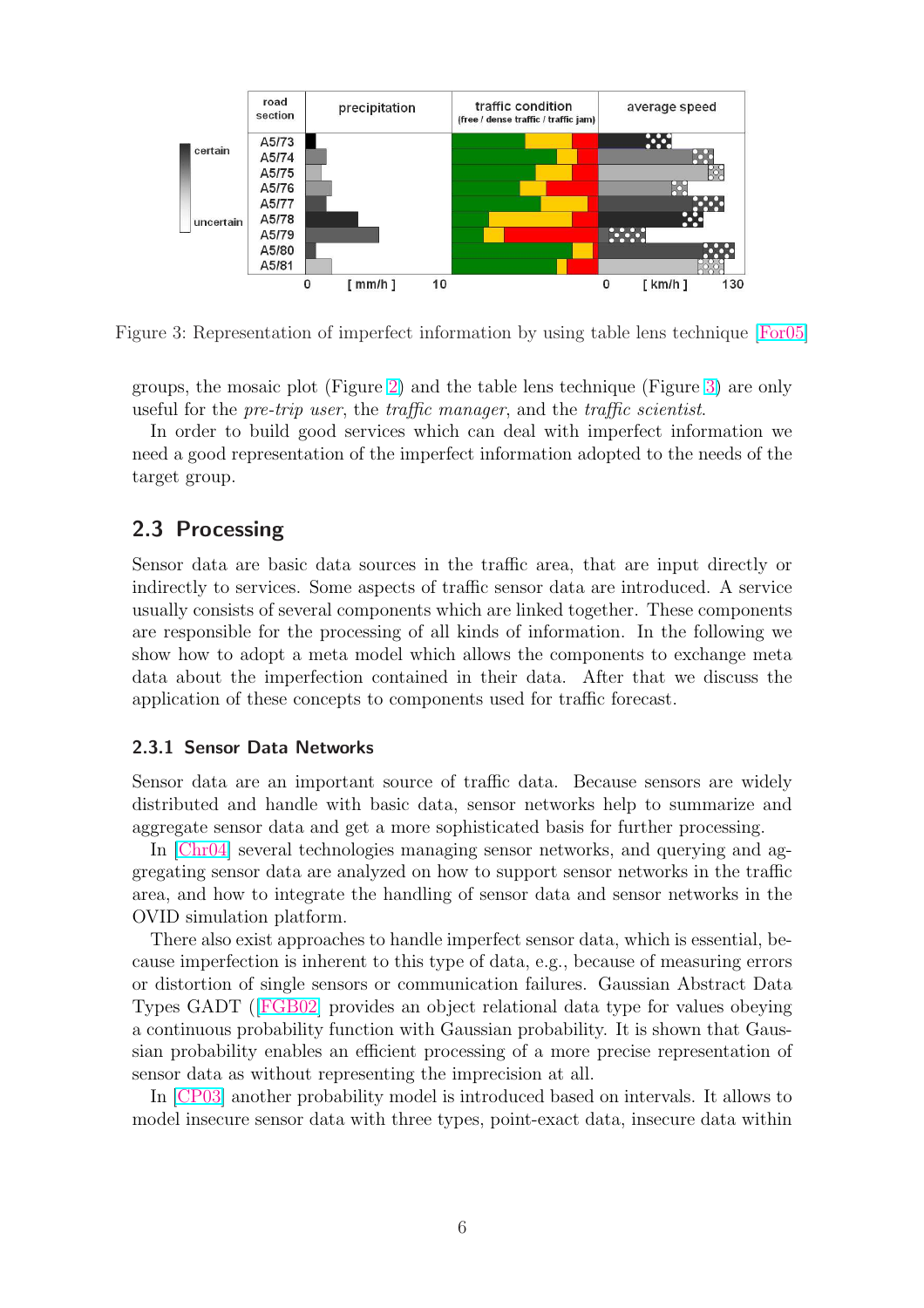a certain interval with MUST and MAY semantics, and data obeying a certain probability distribution within this interval.

#### 2.3.2 Common Warehouse Metamodel

Services are build using different components. If these services have to deal with imperfect information also the underlying components need to deal with it. For this reason these components have to inform each other what kind of imperfect information they exchange. A meta model is needed which allows to describe also imperfect information. Many traffic services depend on components for analyzing data. A meta model for analyzing data already exists. The Common Warehouse Metamodel (CWM) [PCTM02, PCTM03] is appropriate to describe meta data of analyzing components especially in the data warehouse environment. This model can be adopted in order to support imperfect information and also be used for a platform of traffic se[rvices \[SMH](#page-12-0)04, [Hil05\]](#page-12-0).

In the following we suggest one possible modification which supports also the modeling of imperfect meta data. The CWM consists of layers which are formed by several packages. All ot[her pack](#page-12-0)[ages us](#page-11-0)e the Core-package (see Figure 4) which is also the main part of UML [omgb]. Both CWM and UML are specified by the Object Management Group (OMG) [OMGa]. Because all other packages use this package it can be modified to support also imperfect information. Then all packages using the Core-package will als[o supp](#page-12-0)ort imperfect information.



Figure 4: CWM: extract of the Core-package [PCTM02]

Known from the UML there are classifiers (e. g. classes) which consist of several features (see Figure 4). A StructuralFeature is derived from [Feature](#page-12-0) and an Attribute is a derivation of a StructuralFeature. Each StructuralFeature is associated with a Classifier, its StructuralFeatureType.

Almost all other elements are derived from elements of the Core-package. E.g., a relational table is a derivation of a classifier and the relational column is derived from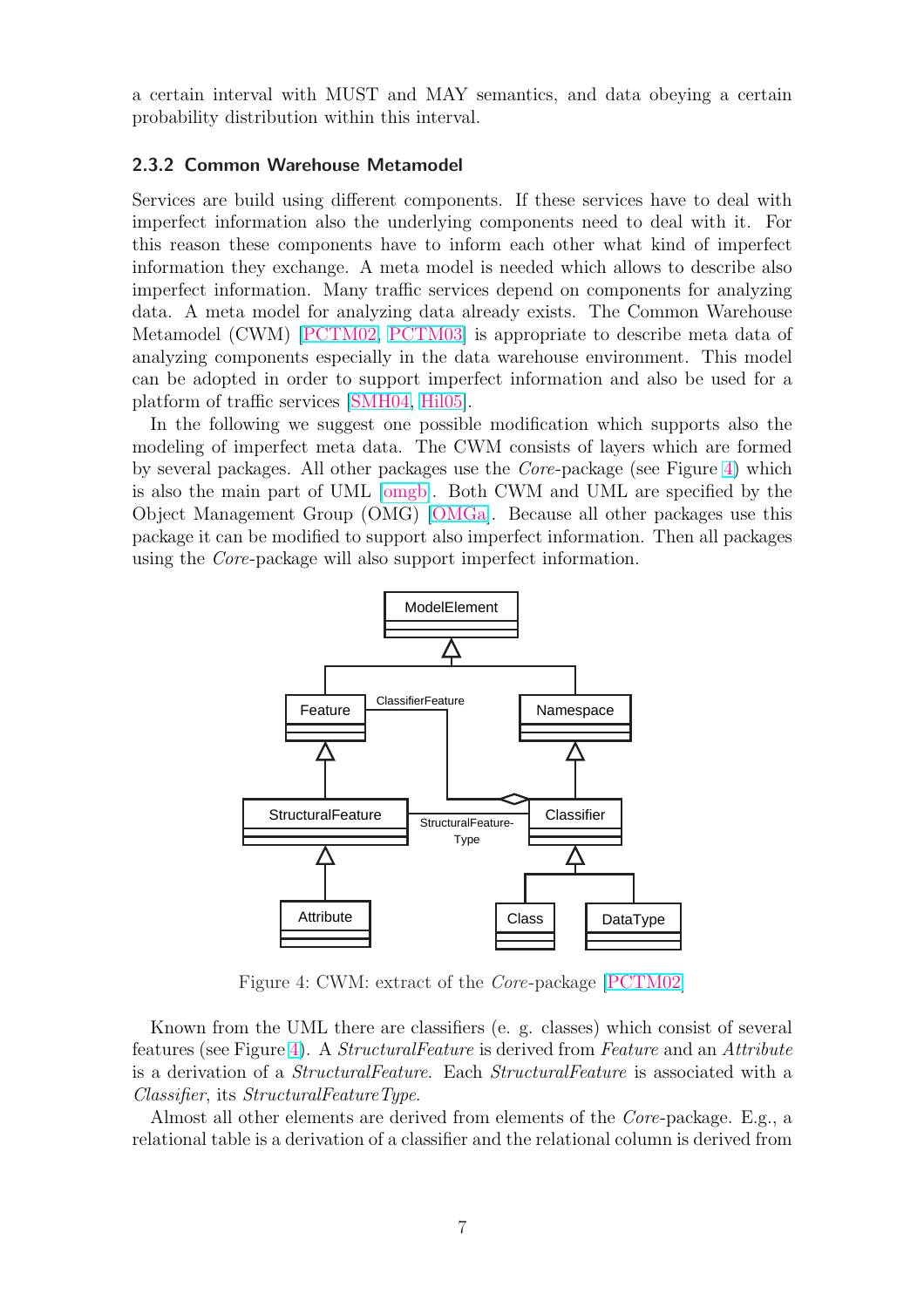Attribute. For uncertain information [Hil05] proposes therefore to extend not only Classifier but also Attribute using the profile mechanism of UML2 [omgb, omgc], which will be soon adopted by the CWM.

Figure 5 describes a UML2 profile f[or unc](#page-11-0)ertain information. In this profile classifiers can be declared uncertain and are related with attributes which describe the grade of uncertainty. Because there are also approaches using proba[bility interval](#page-12-0)s the profile allows also lower and upper bounds for probabilities.



Figure 5: CWM: UML2 profile to support uncertain information [Hil05]

An example of a relational table with uncertain information is given in Figure 6. It is build by using the profile of Figure 5. The relational table [is de](#page-11-0)clared uncertain and has got an additional relational attribute which describes the degree of uncertainty. In this case the uncertainty is related to the whole table and not to a single relational attribute.



Figure 6: CWM: Relational table with uncertainty [Hil05]

#### 2.3.3 Traffic Forecast

Even if the components of a service are capable to deal with imperfect meta data and therefore to exchange imperfect information these components still have to process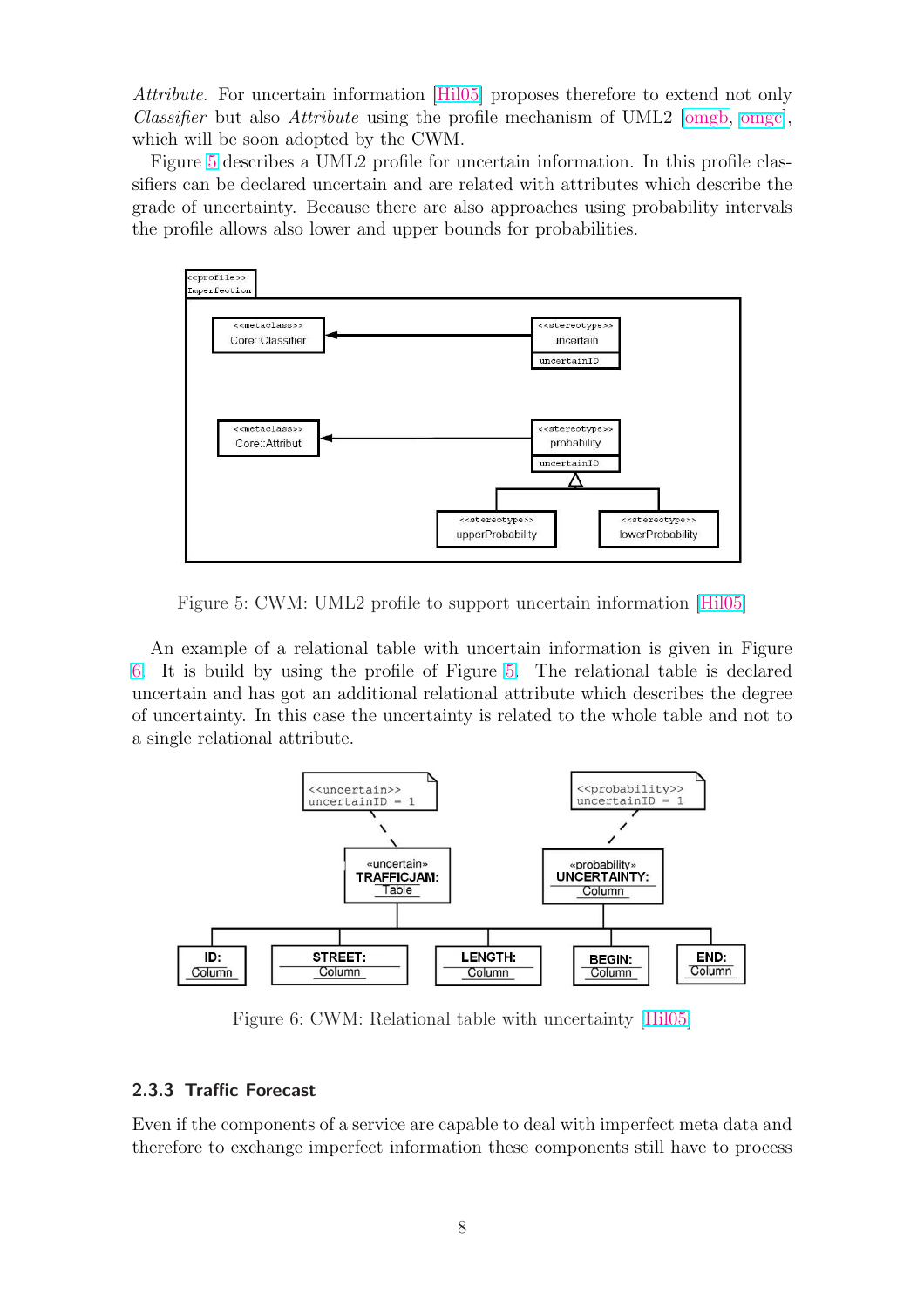this imperfect data internally. The family of traffic forecast services seems to be a promising field for services dealing with imperfect information. These services have to deal with imperfection by nature. The results of traffic forecast services is a forecast and therefore uncertain. We have already shown that the information collected by traffic services is often imperfect. A traffic forecast service receives, processes and delivers imperfect information.

We can build a simple traffic forecast service by measuring the traffic on Mondays and by predicting the traffic on next Monday as the average of the already measured Mondays. Even if this is a very simple strategy it is clear that the quality depends on the number of measured Mondays. If we have only measured one Monday our result is very uncertain. If we have measured all the Mondays of the last decade the measured data of the years before will dominate the forecast result. The forecast service would react to structural changes very slowly and therefore deliver also only very uncertain forecast results.

We suggest to inform the user of a service also about the quality of the service and the amount of the processed measured data. Expert users like traffic managers and scientist can be informed in more detail. Normal users have to be informed in a simpler way perhaps just with one single grade of uncertainty or with a fuzzy term describing the uncertainty of a forecast. We think that services which provide also the imperfection of their results will lead to a better user acceptance and therefore to a competitive advantage.

#### 2.4 Collection and storage of imperfect information

If services are able to process imperfect information they also have to be able to store this imperfect information persistently. There exist several data models which can deal with imperfect information. These data models include not only relational approaches [BGMP90, RB91, DS96, LLRS97] but also object-oriented approaches, e.g., [Wit02].

In [BGMP90] a probabilistic relational model, which allows also missing probabilities, is i[ntroduced.](#page-11-0) [It can](#page-12-0) [be us](#page-11-0)[ed for st](#page-12-0)orage of uncertain information. The appr[oach of](#page-13-0) [BGMP90] has been extended by [LLRS97] so that not only single prob[abilistic va](#page-11-0)lues but also intervals of probabilistic values are supported. While [BGMP90, LLRS97] attach probabilistic values to relational attributes they violate the rules of r[elational no](#page-11-0)rmal forms. The approa[ch of \[DS](#page-12-0)96] avoids these problems with normalization by attaching probabilistic values only to whole relational tuples. [\[RB91\] is](#page-11-0) [an examp](#page-12-0)le of an approach which does not use probabilistic theory but possibilistic theory which is more adequate for fuzzy i[nforma](#page-11-0)tion.

In the approach of [LLRS97] every attribute can consist of a set of values. For [each el](#page-12-0)ement of the set there exists a probability function  $h_{attribute}$  which returns the probability interval of the element. Table 1 gives an example of such a probabilistic relation with i[ntervals. T](#page-12-0)he first column denotes the observation point. The observation point is always certain therefore the set of values consists always of one element and the probability functions  $h_1(1)$ ,  $h_4(2)$ ,  $h_7(3)$  return always the interval [1, 1] which means that the elements occur de[fin](#page-9-0)itely. The second column denotes the number of cars per minute and the third column the average speed measured at an observation point. In these columns some attributes are uncertain. For example at observation point to the average speed is 120 or 130. The probability interval of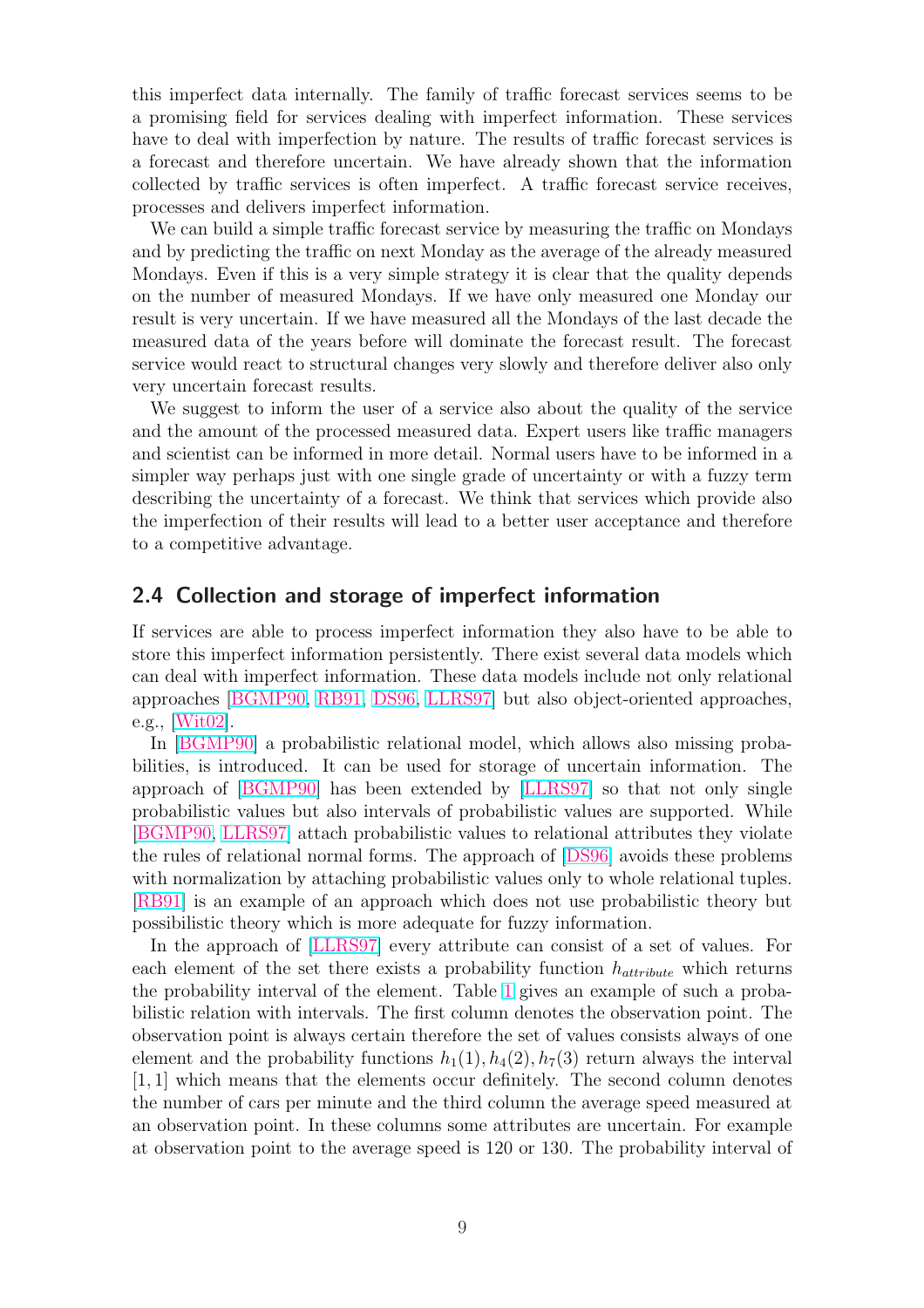<span id="page-9-0"></span>

| OBSERVATION POINT | CARS/MIN               | AVG-SPEED               |
|-------------------|------------------------|-------------------------|
|                   | [20, 40]               | $[120]$                 |
| $h_1(1) = [1, 1]$ | $h_2(20) = [0.4, 0.7]$ | $h_3(120) = [1, 1]$     |
|                   | $h_2(40) = [0.5, 0.9]$ |                         |
| 2                 | $\left[30\right]$      | [120, 130]              |
| $h_4(2) = [1, 1]$ | $h_5(30) = [1, 1]$     | $h_6(120) = [0.8, 0.9]$ |
|                   |                        | $h_6(130) = [0.1, 0.3]$ |
| 3                 | [30, 50]               | $\overline{[100, 120]}$ |
| $h_7(3) = [1, 1]$ | $h_8(30) = [0.4, 0.7]$ | $h_9(100) = [0.6, 0.9]$ |
|                   | $h_8(50) = [0.5, 0.6]$ | $h_9(120) = [0.0, 0.4]$ |

Table 1: Example of a probabilistic relation with intervals [H $\ddot{a}$ r05]

120 is  $h_6(120) = [0.8, 0.9]$  and for 130  $h_6(130) = [0.1, 0.3]$ .

Another challenge is to process the data stored as described bef[ore. Th](#page-12-0)e aggregation of imperfect information is a hard task due to the problem to achieve results which are still useful for the human user. A description of aggregation operators for imperfect data goes beyond the scope of this paper (see  $[\text{Här05}]$ ).

### 3 Evaluation

Because implementing traffic information services in real world is always connected with high investment costs, we investigate the impact on traffic flow by simulating both, the traffic system and the traffic information services. In the OVID [Uni02a, Uni02b, GLGR05] project, we follow a micro-based simulation approach to achieve transferable results and model private transport and freight traffic by representing each single road user separately within our software system.

[The t](#page-13-0)[wo compo](#page-11-0)nents mobiTopp and VISSIM together form the simulatio[n traffic](#page-13-0) system. The microscopic model mobiTopp generates the traffic demand by modeling inhabitants of the before specified investigation area and their individual travel behavior. Based on statistical data, each actor follows a sequence of daily activities like driving to work in the morning or enjoying leisure activities in the evening. At least, these activities result in a list of rides describing at which time a person plans to travel from location A to location B. These information are transferred to the traffic flow simulation tool VISSIM, which executes the trips by simulating the specified rides on a micro-model of the traffic network.

The actual implementation of the simulation platform includes routing services that provide route suggestions for pre- and on-trip situations. So, both a person at home planning a trip and a person on tour who wants to change the pre-planned route can ask a service for route recommendations. A network of software agents handles such requests and sends replies based on both information of the actual traffic situation and a near-future forecast of expected traffic flow. The analyzed data includes output from the VISSIM traffic flow simulation, that is stored in a database. With the OVID simulation platform, a set of different scenarios will be performed to investigate the impact of information providers with various capabilities and different economical figures on traffic flow.

There are several hooks to incorporate imperfection in the system and evaluate its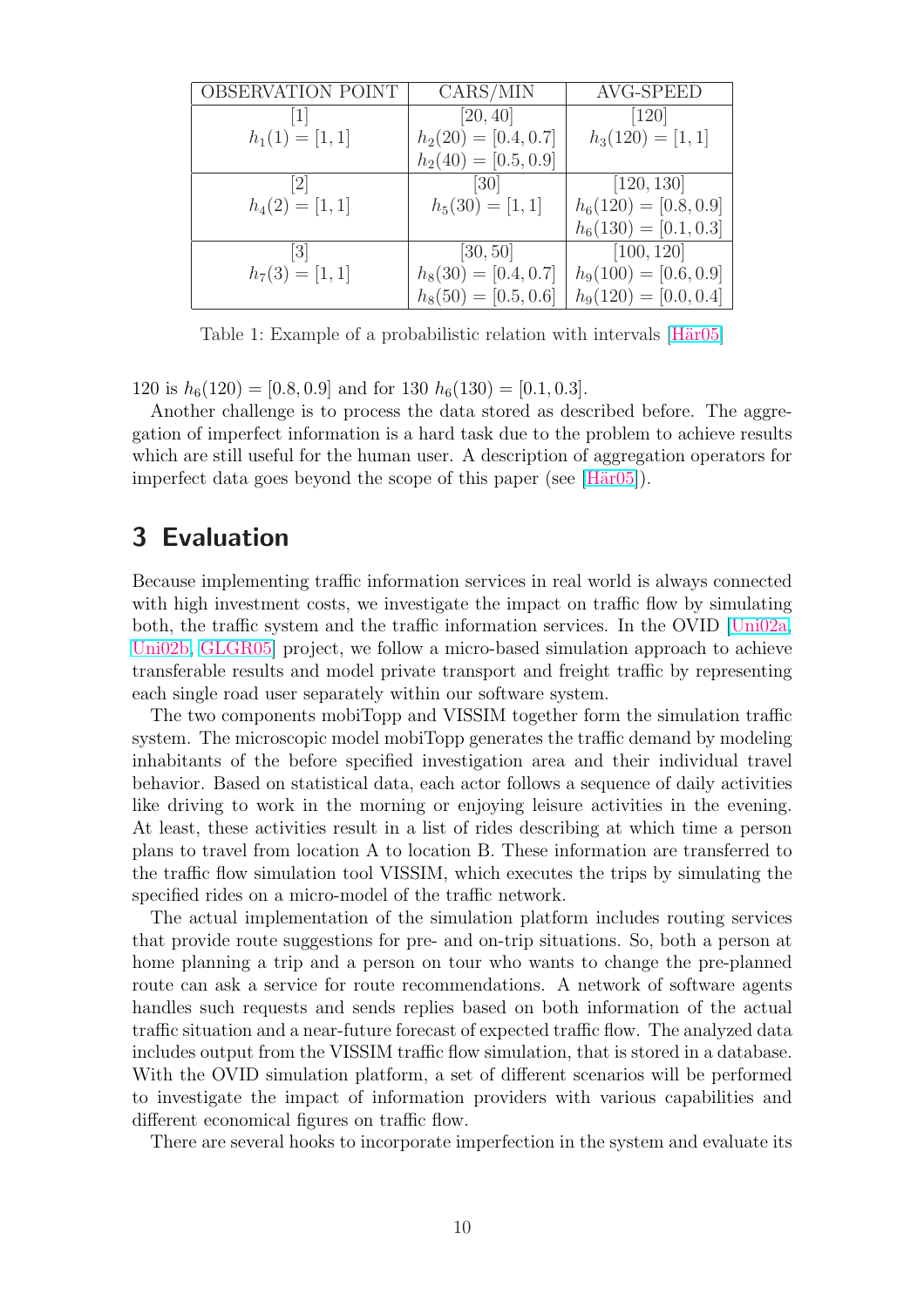

Figure 7: Architecture of the OVID simulation platform

influence on actor's behavior and the traffic flow. The deployed personal behavior model includes a component modeling the experiences made by an actor so far. Based on the strength of past experiences, a person decides whether to follow a route suggestion or to reject it. If a person consults a service several times and receives routes that reduce his/her overall travel time, his/her personal benefit will increase and he/she will tend to access a service more often.

We adjust the behavior model to handle imperfect result data returned by a routing service. For example, a user gets two route suggestions from city A to city B and each of them includes estimated travel time and distance. If for the first recommendation the estimated travel time is shorter than for the second one but less reliable, the user has to decide which one he/she will choose. In this case, different user profiles model the various types of user behavior. Some actors may take no risk and follow the more trustworthy suggestion and others choose the more uncertain but in the case of success shorter one. Additionally, we allow services to calculate with imperfect data trying to increase the reliability of returned suggestions.

### 4 Conclusion

Imperfection will play an important role for future mobile services because they have to deal with imperfect information from the real world. Revealing the imperfection to the user will increase trust and acceptance of these services. Moreover, imperfection must be handled on all levels of the service realization, i.e., on the basic level of data representation, on the processing level, and on the representation level. Instead of evaluating the impact of future services in real life, our simulation platform provides the opportunity to examine the effect of an arbitrary number of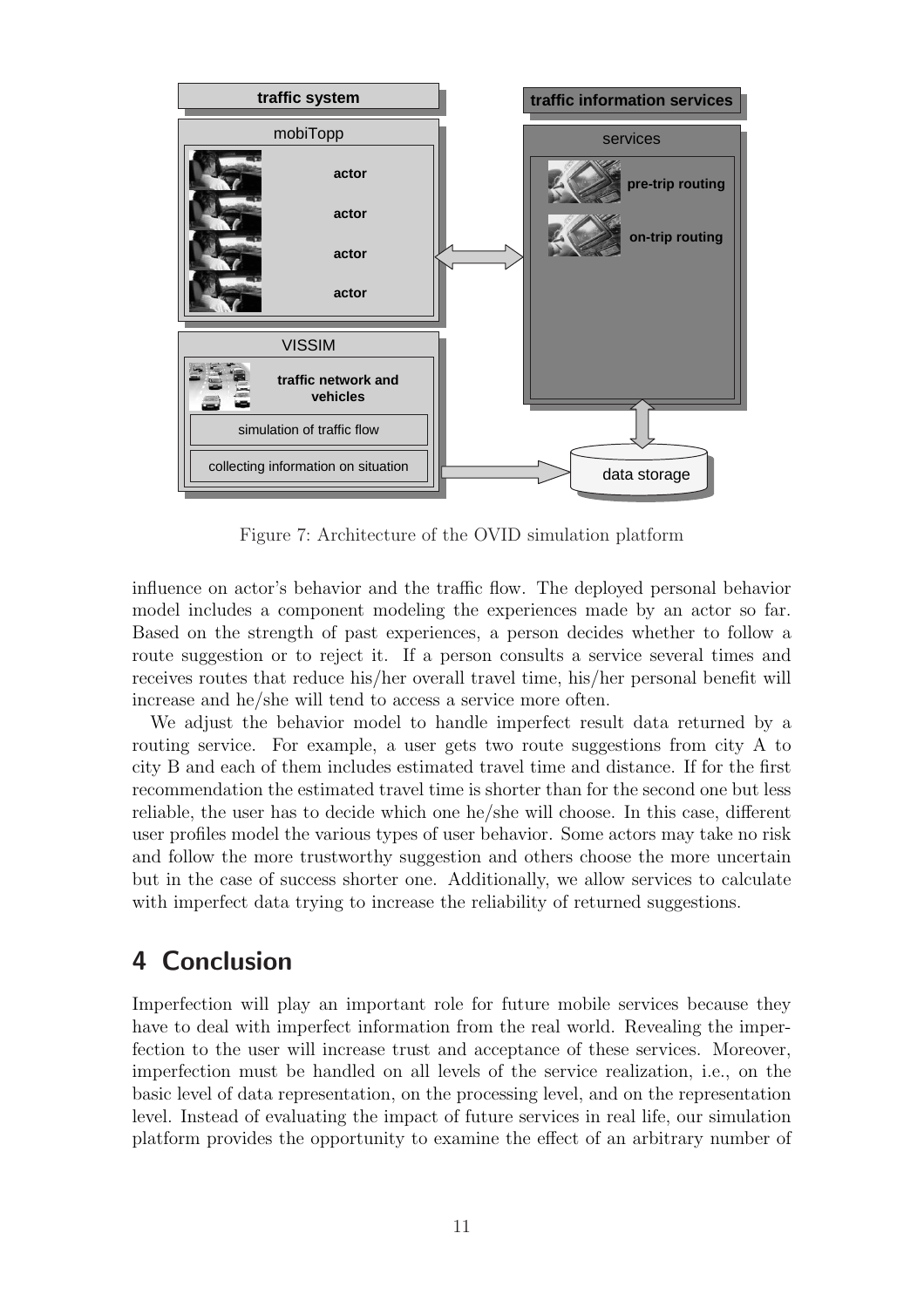<span id="page-11-0"></span>service design alternatives on the traffic system, in combination with other services, and on their acceptance by service users.

# **References**

| [BGMP90] | Daniel Barbará, Hector Garcia-Molina, and Daryl Porter. A Probalilis-<br>tic Relational Data Model. In François Bancilhon, Costantino Thanos,<br>and Dennis Tsichritzis, editors, Advances in Database Technology -<br>EDBT'90. International Conference on Extending Database Technol-<br>ogy, Venice, Italy, March 26-30, 1990, Proceedings, volume 416 of Lec-<br>ture Notes in Computer Science, pages 60–74. Springer, 1990. |  |  |
|----------|-----------------------------------------------------------------------------------------------------------------------------------------------------------------------------------------------------------------------------------------------------------------------------------------------------------------------------------------------------------------------------------------------------------------------------------|--|--|
| [BMB02]  | BMB+F-Projekt. Mobilist - Mobilität im Ballungsraum Stuttgart.,<br>2002.                                                                                                                                                                                                                                                                                                                                                          |  |  |
| [Chr04]  | <b>B</b> jörn<br>der<br>OVID-<br>Christmann.<br>Sensordatenbasen<br>in<br>Verkehrsinformationsarchitektur.<br>Diploma thesis, Universität<br>Karlsruhe (TH), Fakultät für Informatik, IPD, November 2004.                                                                                                                                                                                                                         |  |  |
| [coP]    | coPark.de. http://www.copark.de/.                                                                                                                                                                                                                                                                                                                                                                                                 |  |  |
| [CP03]   | Reynold Cheng and Sunil Prabhakar. Managing Uncertainty in Sensor<br>Databases. ACM SIGMOD Record, 32(4):41-46, 2003.                                                                                                                                                                                                                                                                                                             |  |  |
| [DLR03]  | DLR. Der Stadt den Puls gefühlt. http://www.dlr.de/dlr/Presse/<br>dlr-nachrichten/106, 2003.                                                                                                                                                                                                                                                                                                                                      |  |  |
| [DS96]   | Debabrata Dey and Sumit Sarkar. A Probabilistic Relational Model<br>and Algebra. ACM Transactions on Database Systems, 21(3):339–369,<br>1996.                                                                                                                                                                                                                                                                                    |  |  |
| [FGB02]  | Anton Faradjian, Johannes Gerke, and Philippe Bonnet. GADT: A<br>Probability Space ADT for Representing and Querying the Physical<br>World. In 18th International Conference on Data Engineering, pages<br>$201 - 212$ , $2002$ .                                                                                                                                                                                                 |  |  |
| [For 05] | Visualisierung imperfekter Informationen in<br>Oliver<br>Forster.<br>Student research project, Univer-<br>einem Analyse-Werkzeug.<br>sität Karlsruhe (TH), Fakultät für Informatik, IPD, http:<br>//www.ipd.uni-karlsruhe.de/~ovid/Public/Ausarbeitung%<br>20-%20Studienarbeit%2009%20-%20Visualisierung.pdf, January<br>2005.                                                                                                    |  |  |
| [GLGR05] | Christoph Gringmuth, Gernot Liedtke, Stefan Geweke, and Werner<br>Rothengatter. Impacts of Intelligent Information Sysems on Trans-<br>port and the Economy - The Micro-Based Modelling System OVID.<br>In ITS 16th European Regional Conference, Fuculdade de Economia,<br>Universidade do Porto and Universidade Catolica Portuguesa in Porto,<br>March 2005.                                                                   |  |  |
| [Hil05]  | Nils Hilt.<br>Anpassung eines Metamodells zur Beschreibung imper-<br>fekter Informationen in einem Data-Warehouse-System.<br>Student<br>research project, Universität Karlsruhe (TH), Fakultät für Infor-<br>matik, IPD, http://www.ipd.uni-karlsruhe.de/~ovid/Public/                                                                                                                                                            |  |  |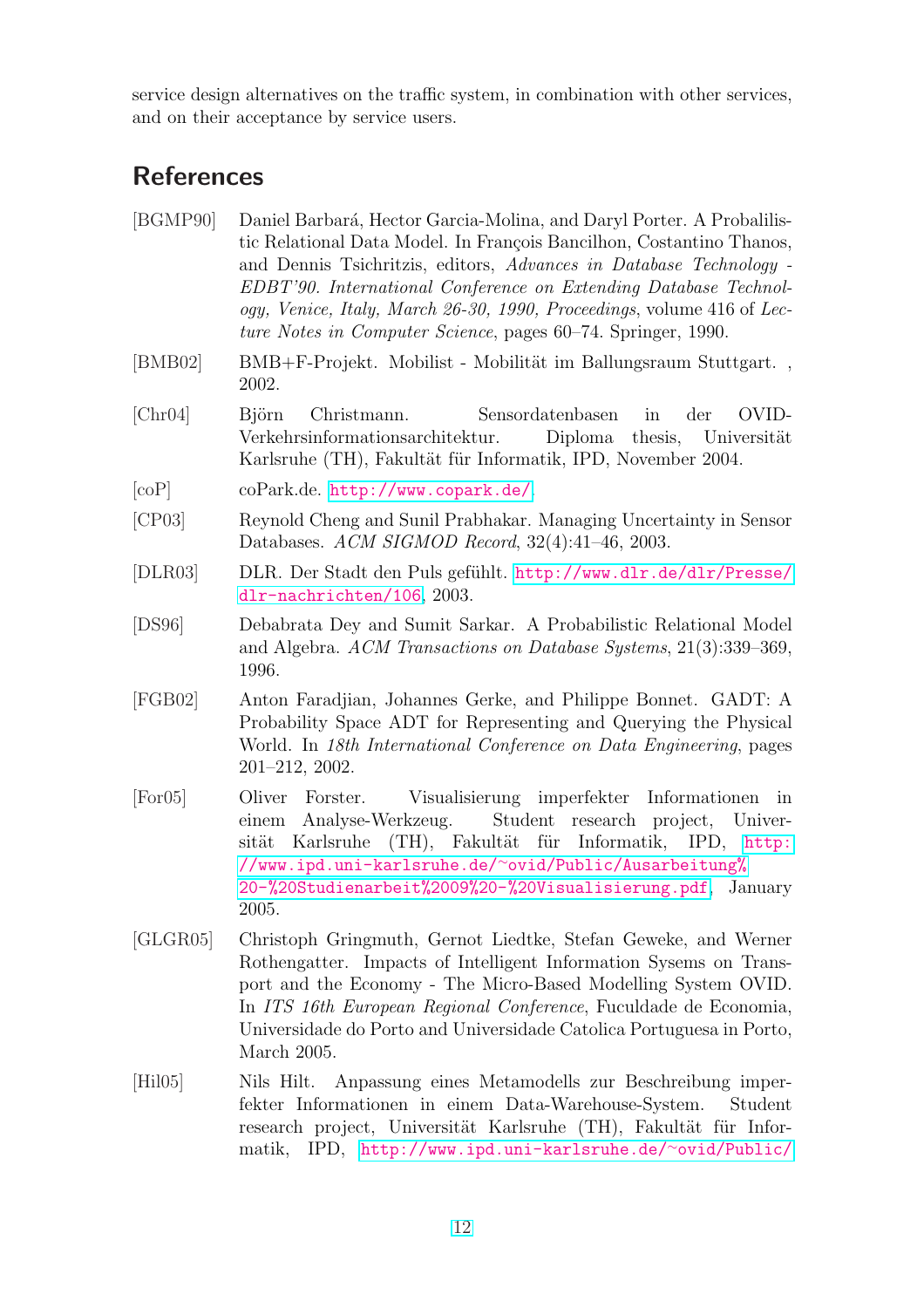Ausarbeitung%20-%20Studienarbeit%2008%20-%20CWM%20und% 20UML2.pdf, April 2005.

- <span id="page-12-0"></span>[Här05] Daniel Härder. Anpassung von Data-Warehouse-Techniken für den Einsatz unsicherer Verkehrsdaten. Diploma thesis, Universität Karlsruhe (TH), Fakultät für Informatik, IPD, March 2005.
- [Inx] Inxight Software, Inc. Inxight Table Lens The fastest way to put data into decision. http://www.inxight.com.
- [LLRS97] Laks V. S. Lakshmanan, Nicola Leone, Robert Ross, and V. S. Subrahmanian. ProbView: A Flexible Probabilistic Database System. ACM Transactions on D[atabase Systems](http://www.inxight.com), 22(3):419–469, 1997.
- [MHvW<sup>+</sup>93] A. MacEachren, D. Howard, M. von Wyss, D. Askov, and T. Taormino. Visualizing the health of Chesapeake Bay: An uncertain endeavor. In Proceedings GIS/LIS, 1993.
- [OMGa] Object Management Group, Inc. http://www.omg.org.
- [omgb] Object Management Group, Inc. UML 2.0 Infrastructure Final Adopted Specifcation. http://www.omg.org/cgi-bin/doc?ptc/ 2003-09-15.
- [omgc] Object Management Group, Inc. UML 2.0 Superstructure Final Adopted Specification. [http://www.omg.org/cgi-bin/doc?ptc/](http://www.omg.org/cgi-bin/doc?ptc/2003-09-15) [2003-08-02](http://www.omg.org/cgi-bin/doc?ptc/2003-09-15).
- [PCTM02] John Poole, Dan Chang, Douglas Tolbert, and David Mellor. Common Warehouse Metamodel — [An Introduction to the Standard for Data](http://www.omg.org/cgi-bin/doc?ptc/2003-08-02) [Warehouse I](http://www.omg.org/cgi-bin/doc?ptc/2003-08-02)ntegration. John Wiley & Sons, New York, 2002.
- [PCTM03] John Poole, Dan Chang, Douglas Tolbert, and David Mellor. Common Warehouse Metamodel — Developer's Guide. John Wiley & Sons, Indianapolis, 2003.
- [PR04] P. Pirolli and R. Rao. Table Lens as a Tool for Making Sense of Data. In S. K. Card, J. D. Mackinlay, and B. Shneiderman, editors, Readings in Information Visualization, pages 597–615. Morgan Kaufmann, 2004.
- [RB91] Elke A. Rundensteiner and Lubomir Bic. Evaluating Aggregates in Possibilistic Relational Databases. Data  $\mathcal{C}$  Knowledge Engineering, 7(3):239–267, 1991.
- [SB02] Dietmar Scharf and Rudolf Bayer. CoPark ein mobiler datenbankbasierter Dienst und ein neuartiges Konzept zur Parkraumbewirtschaftung in Ballungszentren. In Hagen Höpfner and Gunter Saake, editors, Tagungsband zum Workshop Mobile Datenbanken und Informationssysteme - Datenbanktechnologie überall und jederzeit, number 1, pages 51–55, Fakultät für Informatik, Universität Magdeburg, March 2002.
- [SMH04] Heiko Schepperle, Andreas Merkel, and Alexander Haag. Erhalt von Imperfektion in einem Data Warehouse. In Andreas Bauer, Michael Böhnlein, Olaf Herden, and Wolfgang Lehner, editors,  $In$ ternationales Symposium: Data-Warehouse-Systeme und Knowledge Discovery, pages 33–42. Shaker, 2004.